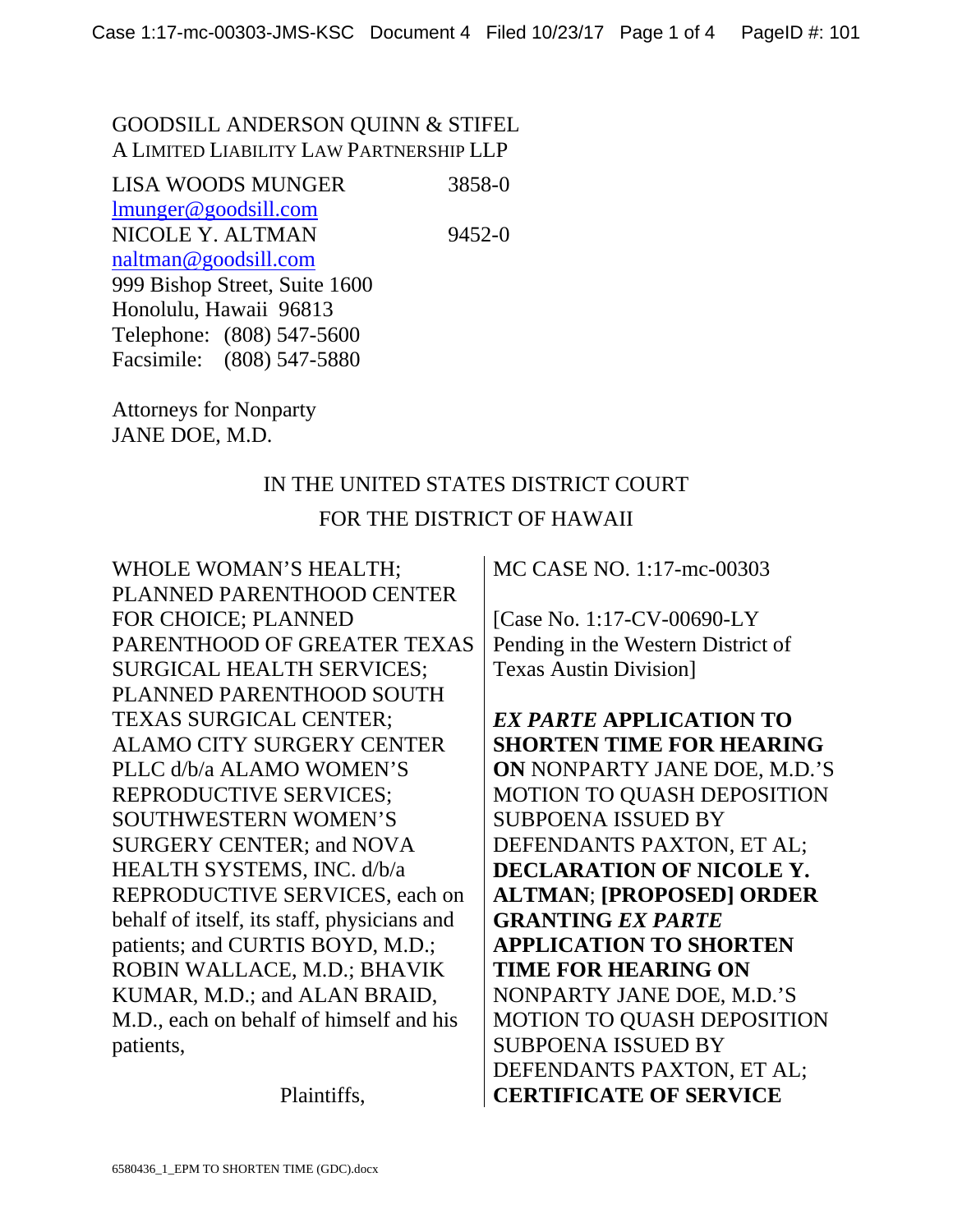vs.

KEN PAXTON, Attorney General of Texas; MARGARET MOORE, District Attorney for Travis County; NICHOLAS LAHOOD, Criminal District Attorney for Bexar County; JAIME ESPARZA, District Attorney for El Paso County; FAITH JOHNSON, District Attorney for Dallas County; SHAREN WILSON, Criminal District Attorney for Tarrant County; RICARDO RODRIGUEZ, JR., Criminal District Attorney for Hidalgo County; ABELINO REYNA, Criminal District Attorney for McLennan County; and KIM OGG, Criminal District Attorney for Harris County, each in their official capacities, as well as their employees, agents, and successors,

Defendants. TRIAL DATE: None Set

#### *EX PARTE* **APPLICATION TO SHORTEN TIME FOR HEARING ON** NONPARTY JANE DOE, M.D.'S MOTION TO QUASH DEPOSITION SUBPOENA ISSUED BY DEFENDANTS PAXTON, ET AL

Nonparty Jane Doe, M.D. ("Dr. Doe"), by and through her attorneys,

Goodsill Anderson Quinn & Stifel, LLP, a Limited Liability Law Partnership, respectfully applies to this Court *ex parte* to shorten time for the hearing on Nonparty Doe's Motion to Quash Deposition Subpoena Issued by Defendants

Paxton, et al (the "Motion to Quash") filed concurrently herewith.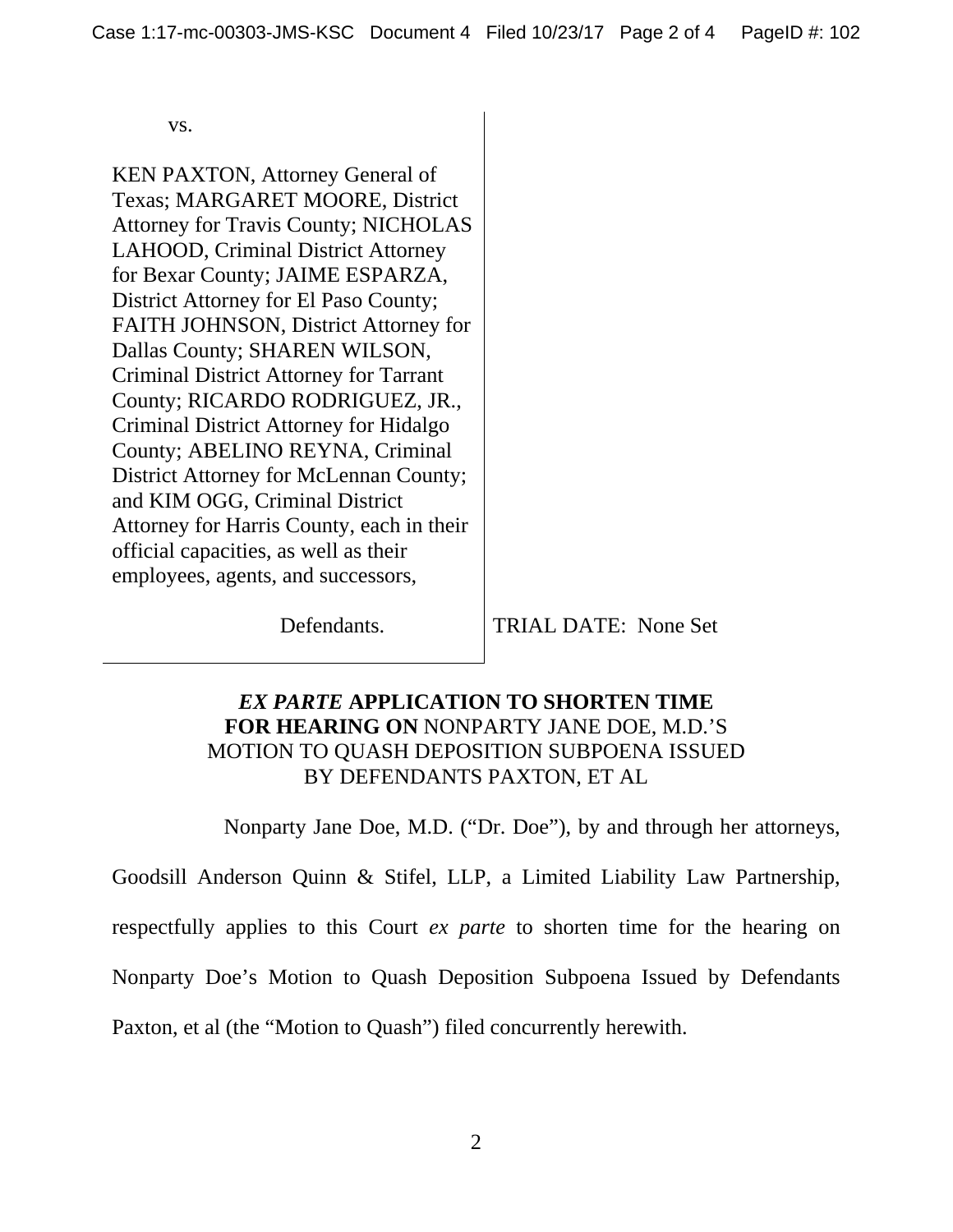Dr. Doe's Motion to Quash asks the Court to quash the Subpoena to Testify at a Deposition in a Civil Action commanding Dr. Doe to appear for deposition on October 26, 2017 (the "Subpoena"). The Subpoena was issued in connection with litigation pending in the United States District Court for the Western District of Texas in *Whole Woman's Health, et al. vs. Ken Paxton, et al.* – Civil Action No. 1:17-CV-000690-LY. The Subpoena is dated Thursday, October 19, 2017. To date, the Subpoena has not been served on non-party Dr. Doe, but Dr. Doe has agreed to accept service through counsel. Accordingly, Dr. Doe brings this Motion to Quash now to ensure that the Court has adequate time to consider the motion, given that Defendants seek to have her appear for deposition within a few days' time. (Altman Decl. 15.)

If the Motion to Quash is heard in the ordinary course, it will not be heard until November 27, 2017 at the earliest—well after the October 26, 2017 return date for the Subpoena. *Ex parte* relief is warranted for all of the reasons discussed in Dr. Doe's Motion to Quash and because the return date of the improper Subpoena is fast approaching.

Counsel for Dr. Doe has over the past month had several telephonic conferences with counsel for Defendants with the goal of reaching an agreement that would allow Defendants to depose Dr. Doe subject to protective measures sufficient to protect Dr. Doe from undue burden and from the safety risk inherent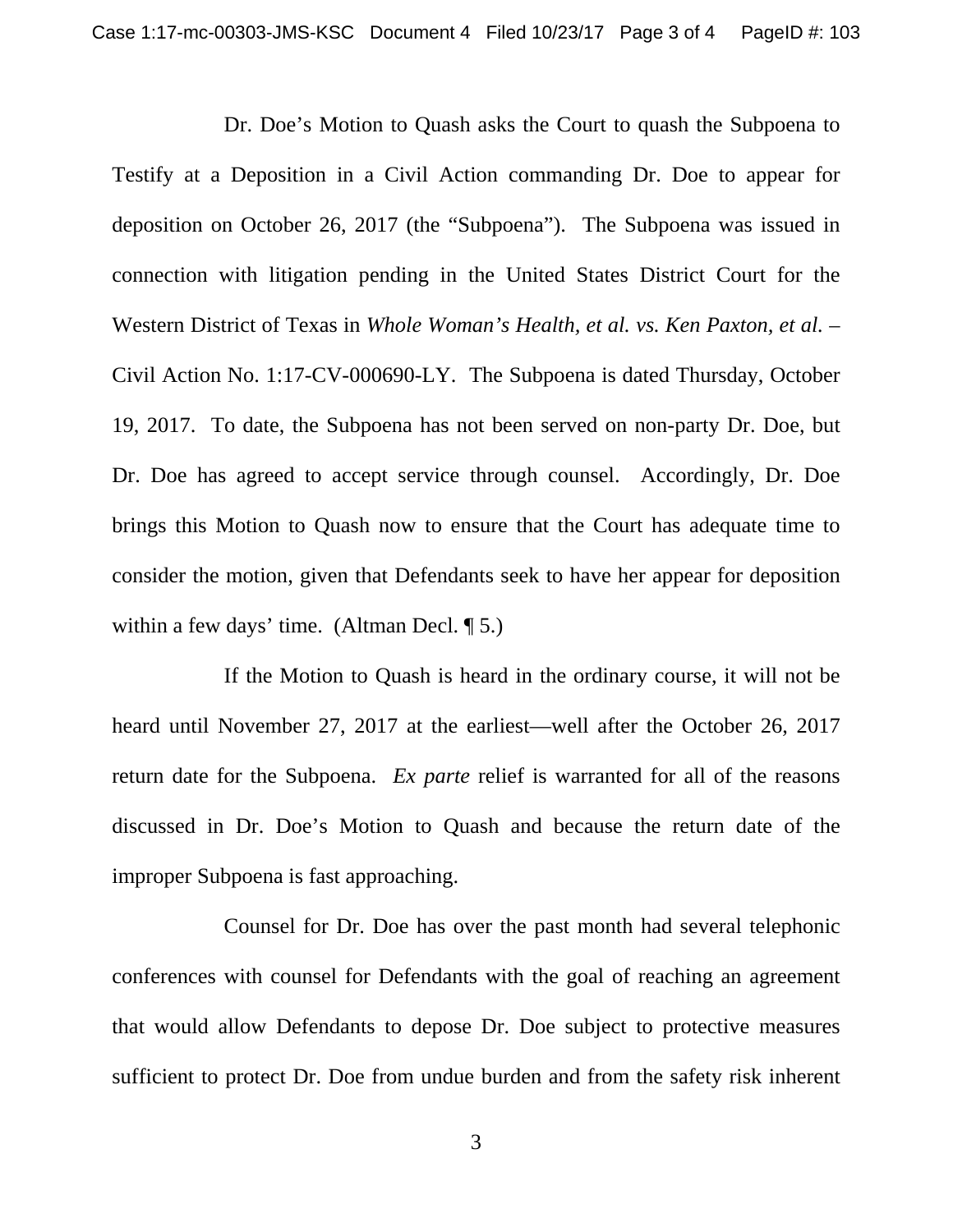in her public involvement in the underlying litigation. (Altman Decl. ¶ 3.) Although counsel have conferred, Defendants would not agree to the necessary protective measures, and instead, issued a new Subpoena seeking Dr. Doe's deposition testimony. (Altman Decl. ¶ 4.)

This *ex parte* application is made pursuant to Rules 6 and 7 of the Federal Rules of Civil Procedure and Rule 6.2 of the Local Rules of Practice for the United States District Court for the District of Hawaii, and is based upon the Declaration of Nicole Y. Altman, the facts and arguments contained in Dr. Doe's Motion to Quash, all papers, pleadings, records and files, those matters of which the Court can properly take judicial notice, and on other such evidence and argument as may be presented.

DATED: Honolulu, Hawai'i, October 23, 2017.

/s/ Nicole Y. Altman LISA WOODS MUNGER NICOLE Y. ALTMAN

Attorneys for Nonparty JANE DOE, M.D.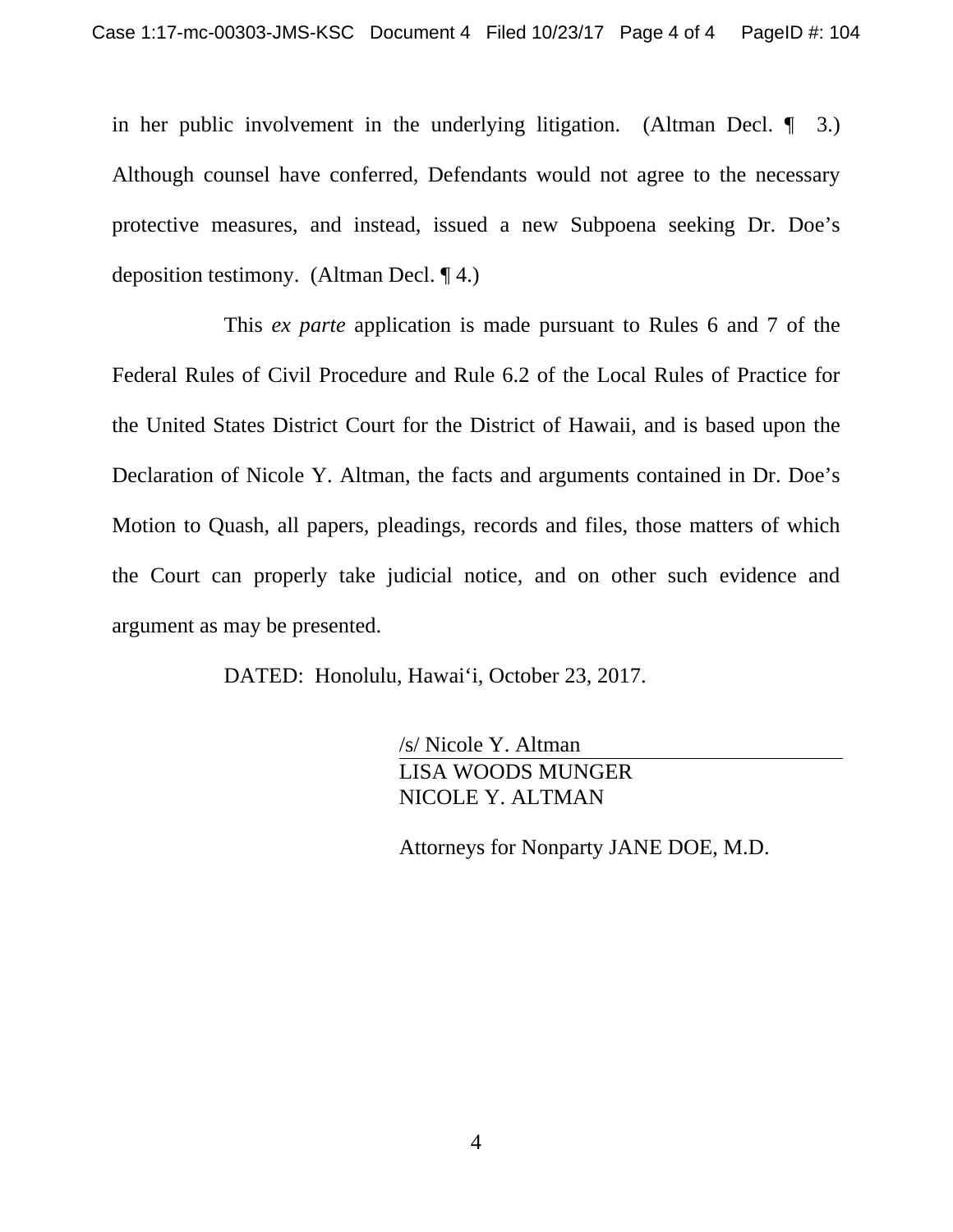# IN THE UNITED STATES DISTRICT COURT FOR THE DISTRICT OF HAWAII

WHOLE WOMAN'S HEALTH; PLANNED PARENTHOOD CENTER FOR CHOICE; PLANNED PARENTHOOD OF GREATER TEXAS SURGICAL HEALTH SERVICES; PLANNED PARENTHOOD SOUTH TEXAS SURGICAL CENTER; ALAMO CITY SURGERY CENTER PLLC d/b/a ALAMO WOMEN'S REPRODUCTIVE SERVICES; SOUTHWESTERN WOMEN'S SURGERY CENTER; and NOVA HEALTH SYSTEMS, INC. d/b/a REPRODUCTIVE SERVICES, each on behalf of itself, its staff, physicians and patients; and CURTIS BOYD, M.D.; ROBIN WALLACE, M.D.; BHAVIK KUMAR, M.D.; and ALAN BRAID, M.D., each on behalf of himself and his patients,

Plaintiffs,

vs.

KEN PAXTON, Attorney General of Texas; MARGARET MOORE, District Attorney for Travis County; NICHOLAS LAHOOD, Criminal District Attorney for Bexar County; JAIME ESPARZA, District Attorney for El Paso County; FAITH JOHNSON, District Attorney for Dallas County; SHAREN WILSON, Criminal District Attorney for Tarrant County; RICARDO RODRIGUEZ, JR., Criminal District Attorney for Hidalgo County; ABELINO REYNA, Criminal

MC CASE NO. 1:17-mc-00303

[Case No. 1:17-CV-00690-LY Pending in the Western District of Texas Austin Division]

### **DECLARATION OF NICOLE Y. ALTMAN**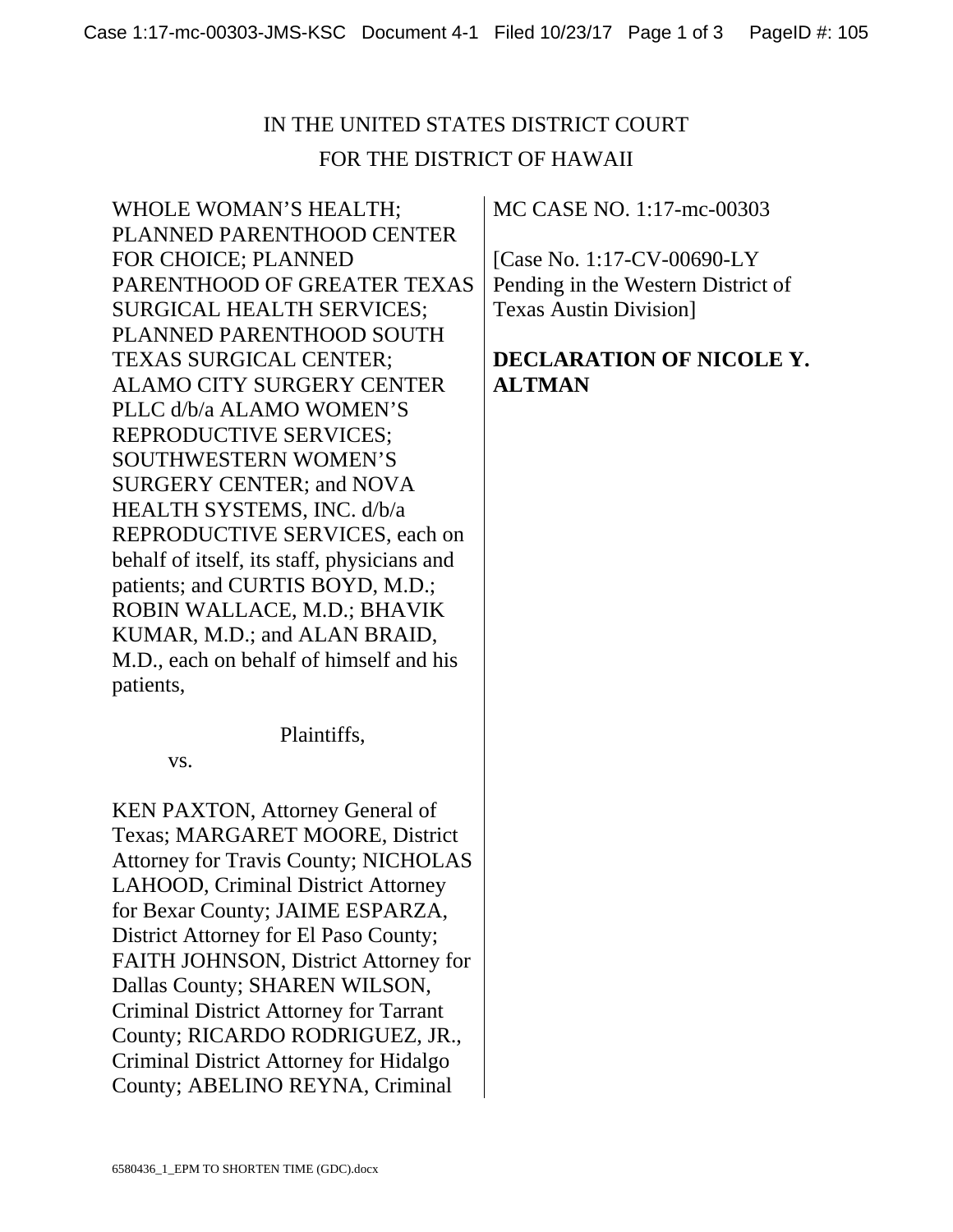District Attorney for McLennan County; and KIM OGG, Criminal District Attorney for Harris County, each in their official capacities, as well as their employees, agents, and successors,

Defendants.

#### **DECLARATION OF NICOLE Y. ALTMAN**

I, NICOLE Y. ALTMAN, declare as follows:

1. I am an attorney with the law firm of Goodsill Anderson Quinn & Stifel LLP, duly licensed to practice law in the State of Hawaii and in the United States District Court for the District of Hawaii, representing Nonparty Jane Doe, M.D. ("Dr. Doe") in *Whole Woman's Health, et al. vs. Ken Paxton, et al.,* Case No. 1:17-cv-00690-LY, which is pending in the Western District of Texas Austin Division. I make this declaration based upon information gained in that capacity and am competent to testify as to the matters herein.

2. All of the facts stated herein are true and correct and within my personal knowledge, except for matters stated to be true on information and belief, and as to those matters, I believe them to be true. If called and sworn I could and would testify to the truth thereof.

3. Dr. Doe files this *Ex Parte* application because the return date on the Subpoena to Testify at a Deposition in a Civil Action commanding Dr. Doe to appear for deposition on October 26, 2017 (the "Subpoena") is fast approaching,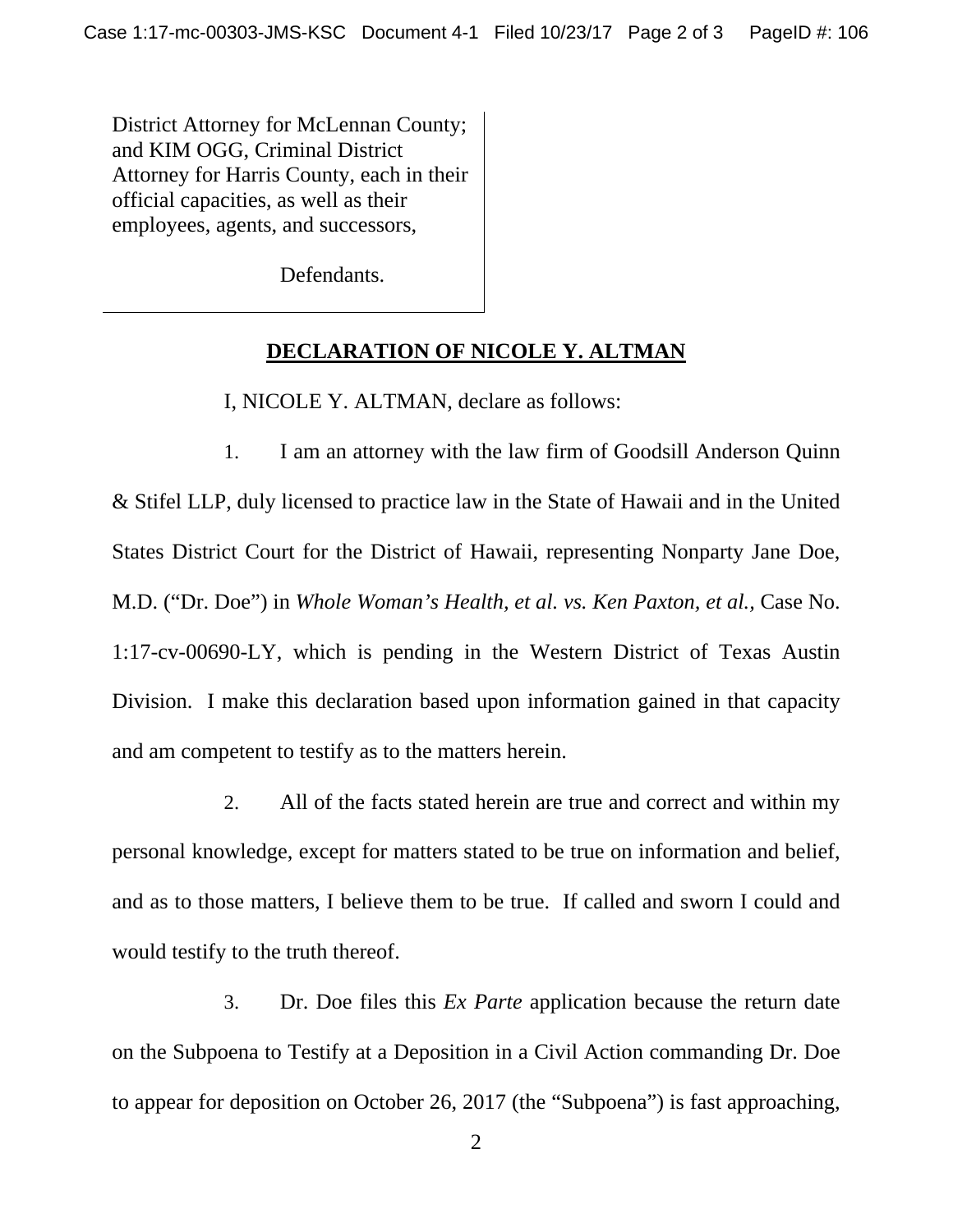and because Dr. Doe, through her counsel, has over the past month had several telephonic conferences with counsel for Defendants with the goal of reaching agreement with Defendants to allow Defendants to depose Dr. Doe subject to protective measures sufficient to protect Dr. Doe from undue burden and from the safety risk inherent in her public involvement in the Texas litigation as detailed in the Declaration of Michael D. Bopp filed concurrently herewith in support of Dr. Doe's Motion to Quash.

4. Although counsel have conferred, Defendants would not agree to the necessary protective measures, and instead, issued a new Subpoena seeking Dr. Doe's deposition testimony.

5. An Order Shortening Time for Hearing the Motion to Quash is respectfully requested so that the matter can be determined in advance of the October 26, 2017 return date of the Subpoena.

I declare under penalty of law that the foregoing is true and correct.

DATED: Honolulu, Hawai'i, October 23, 2017.

/s/ Nicole Y. Altman NICOLE Y. ALTMAN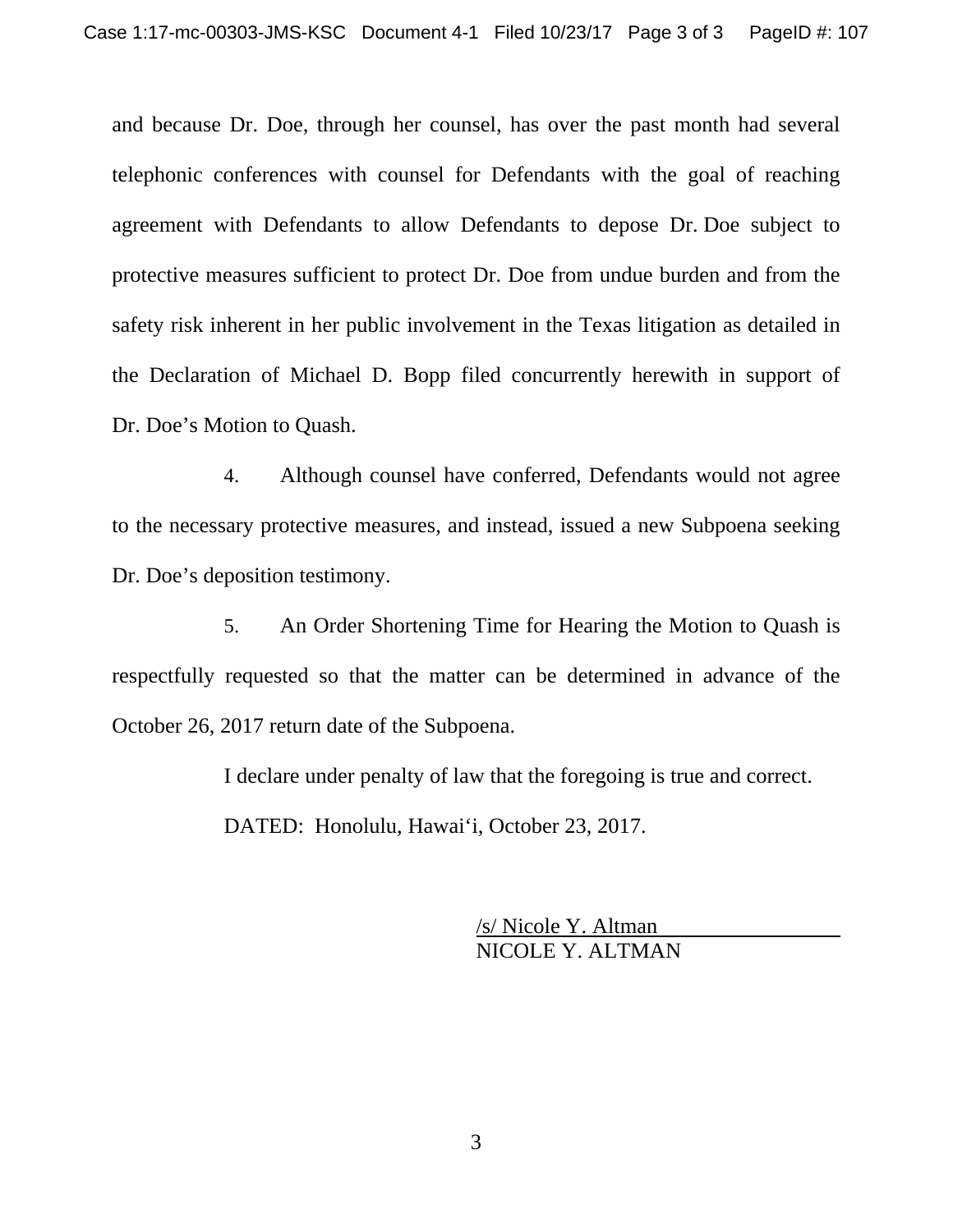# IN THE UNITED STATES DISTRICT COURT FOR THE DISTRICT OF HAWAII

WHOLE WOMAN'S HEALTH; PLANNED PARENTHOOD CENTER FOR CHOICE; PLANNED PARENTHOOD OF GREATER TEXAS SURGICAL HEALTH SERVICES; PLANNED PARENTHOOD SOUTH TEXAS SURGICAL CENTER; ALAMO CITY SURGERY CENTER PLLC d/b/a ALAMO WOMEN'S REPRODUCTIVE SERVICES; SOUTHWESTERN WOMEN'S SURGERY CENTER; and NOVA HEALTH SYSTEMS, INC. d/b/a REPRODUCTIVE SERVICES, each on behalf of itself, its staff, physicians and patients; and CURTIS BOYD, M.D.; ROBIN WALLACE, M.D.; BHAVIK KUMAR, M.D.; and ALAN BRAID, M.D., each on behalf of himself and his patients,

Plaintiffs,

vs.

KEN PAXTON, Attorney General of Texas; MARGARET MOORE, District Attorney for Travis County; NICHOLAS LAHOOD, Criminal District Attorney for Bexar County; JAIME ESPARZA, District Attorney for El Paso County; FAITH JOHNSON, District Attorney for Dallas County; SHAREN WILSON, Criminal District Attorney for Tarrant County; RICARDO RODRIGUEZ, JR., Criminal District Attorney for Hidalgo County; ABELINO REYNA, Criminal

MC CASE NO. 1:17-mc-00303

[Case No. 1:17-CV-00690-LY Pending in the Western District of Texas Austin Division]

**[PROPOSED] ORDER GRANTING**  *EX PARTE* **APPLICATION TO SHORTEN TIME FOR HEARING ON** NONPARTY JANE DOE, M.D.'S MOTION TO QUASH DEPOSITION SUBPOENA ISSUED BY DEFENDANTS PAXTON, ET AL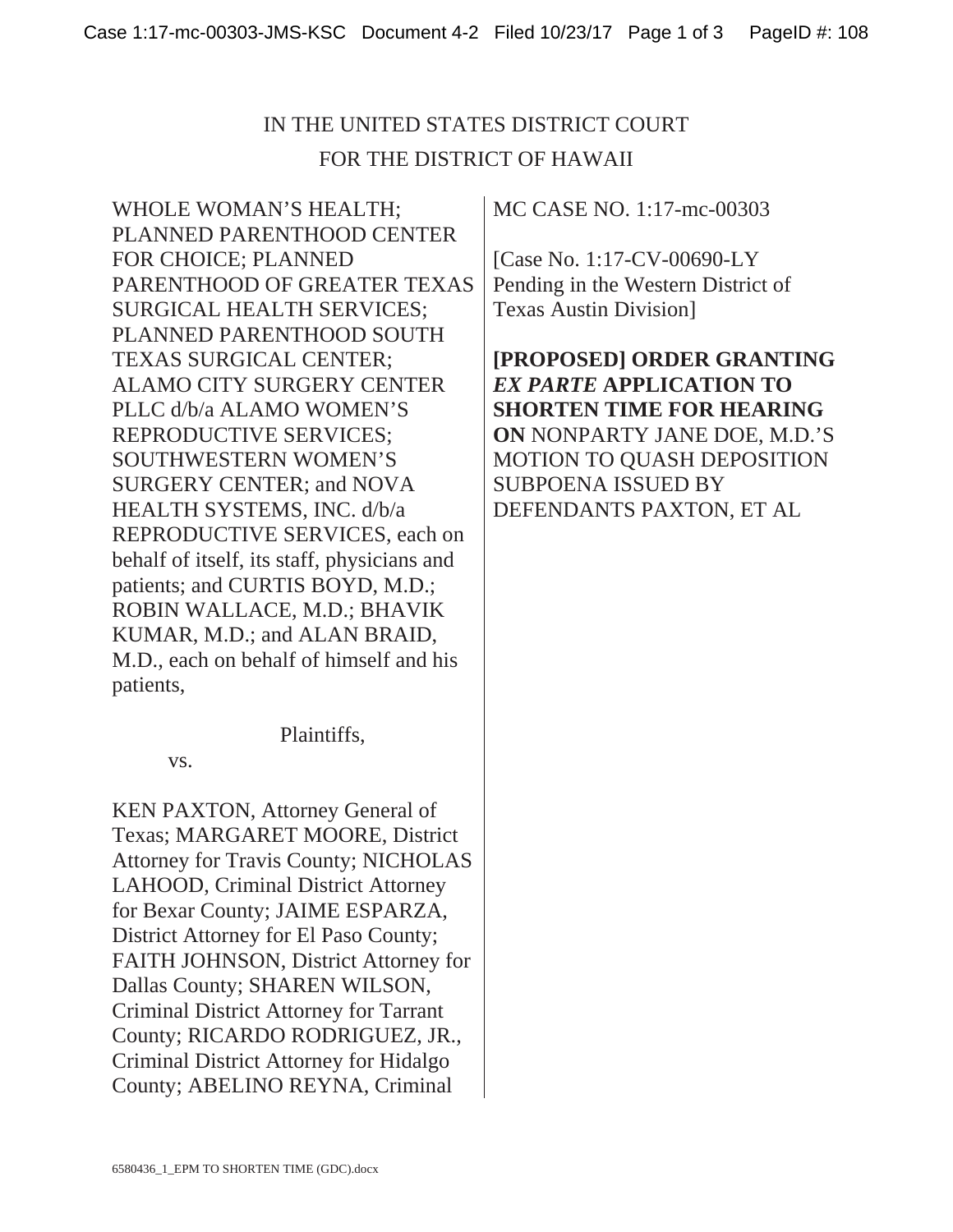District Attorney for McLennan County; and KIM OGG, Criminal District Attorney for Harris County, each in their official capacities, as well as their employees, agents, and successors,

Defendants.

### **[PROPOSED] ORDER GRANTING** *EX PARTE* **APPLICATION TO SHORTEN TIME FOR HEARING ON** NONPARTY JANE DOE, M.D.'S MOTION TO QUASH DEPOSITION SUBPOENA ISSUED BY DEFENDANTS PAXTON, ET AL

Nonparty JANE DOE, M.D.'s *Ex Parte* Application to Shorten Time

for Hearing on Nonparty Jane Doe, M.D.'s Motion to Quash Deposition Subpoena

Issued by Defendants Paxton, et al, filed concurrently herewith, having been

presented to the Court *ex parte* (the "Application to Shorten Time"), the Court

having been fully apprised on the premises, and good cause appearing therefor,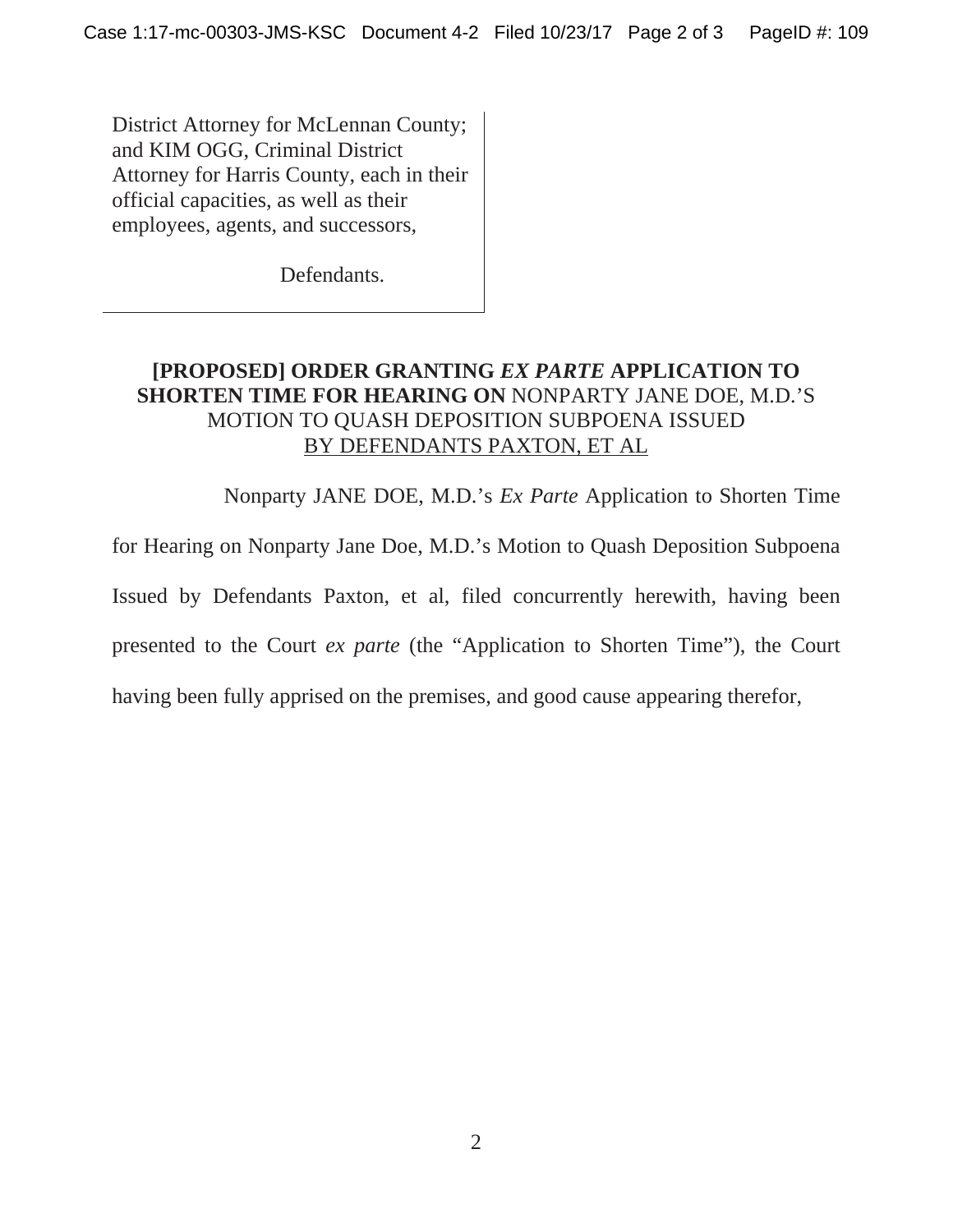#### IT IS HEREBY ORDERED, ADJUDGED AND DECREED that the

Application to Shorten Time is GRANTED as requested. The Motion to Quash shall be set for hearing on October  $\_\_$ , 2017, at  $\_\_$ .m.

DATED: Honolulu, Hawai'i \_\_\_\_\_\_\_\_\_\_\_\_\_\_\_\_\_\_\_\_\_\_\_\_\_\_\_\_.

*Whole Woman's Health, et al. vs. Ken Paxton, et al.* – 1:17-mc-00303 [Case No. 1:17-CV-00690-LY - Pending in the Western District of Texas Austin Division]

**[PROPOSED] ORDER GRANTING** *EX PARTE* **APPLICATION TO SHORTEN TIME FOR HEARING ON** NONPARTY JANE DOE, M.D.'S MOTION TO QUASH DEPOSITION SUBPOENA ISSUED BY DEFENDANTS PAXTON, ET AL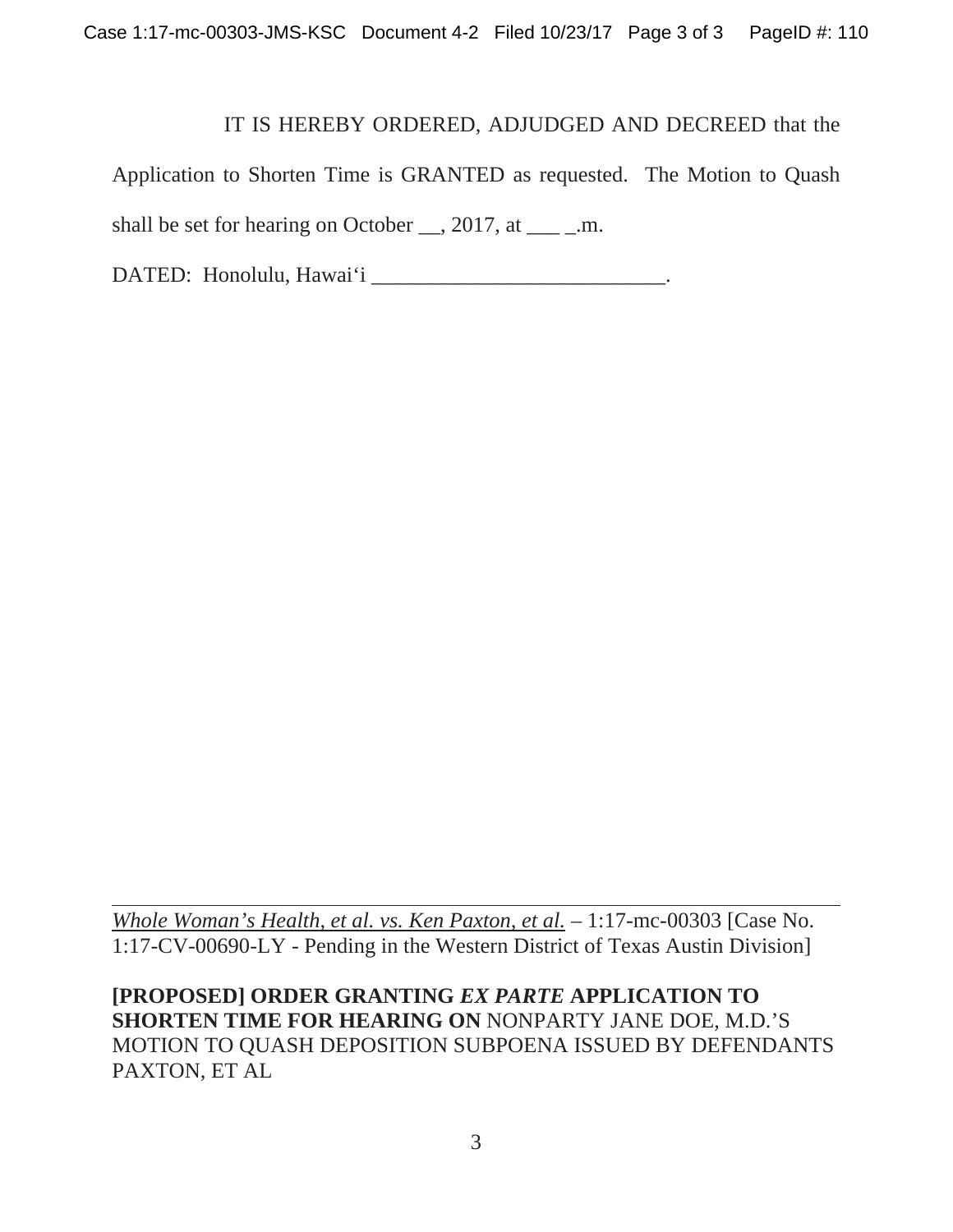# IN THE UNITED STATES DISTRICT COURT FOR THE DISTRICT OF HAWAII

WHOLE WOMAN'S HEALTH; PLANNED PARENTHOOD CENTER FOR CHOICE; PLANNED PARENTHOOD OF GREATER TEXAS SURGICAL HEALTH SERVICES; PLANNED PARENTHOOD SOUTH TEXAS SURGICAL CENTER; ALAMO CITY SURGERY CENTER PLLC d/b/a ALAMO WOMEN'S REPRODUCTIVE SERVICES; SOUTHWESTERN WOMEN'S SURGERY CENTER; and NOVA HEALTH SYSTEMS, INC. d/b/a REPRODUCTIVE SERVICES, each on behalf of itself, its staff, physicians and patients; and CURTIS BOYD, M.D.; ROBIN WALLACE, M.D.; BHAVIK KUMAR, M.D.; and ALAN BRAID, M.D., each on behalf of himself and his patients,

Plaintiffs,

vs.

KEN PAXTON, Attorney General of Texas; MARGARET MOORE, District Attorney for Travis County; NICHOLAS LAHOOD, Criminal District Attorney for Bexar County; JAIME ESPARZA, District Attorney for El Paso County; FAITH JOHNSON, District Attorney for Dallas County; SHAREN WILSON, Criminal District Attorney for Tarrant County; RICARDO RODRIGUEZ, JR., Criminal District Attorney for Hidalgo County; ABELINO REYNA, Criminal District Attorney for McLennan County;

MC CASE NO. 1:17-mc-00303

[Case No. 1:17-CV-00690-LY Pending in the Western District of Texas Austin Division]

### **CERTIFICATE OF SERVICE**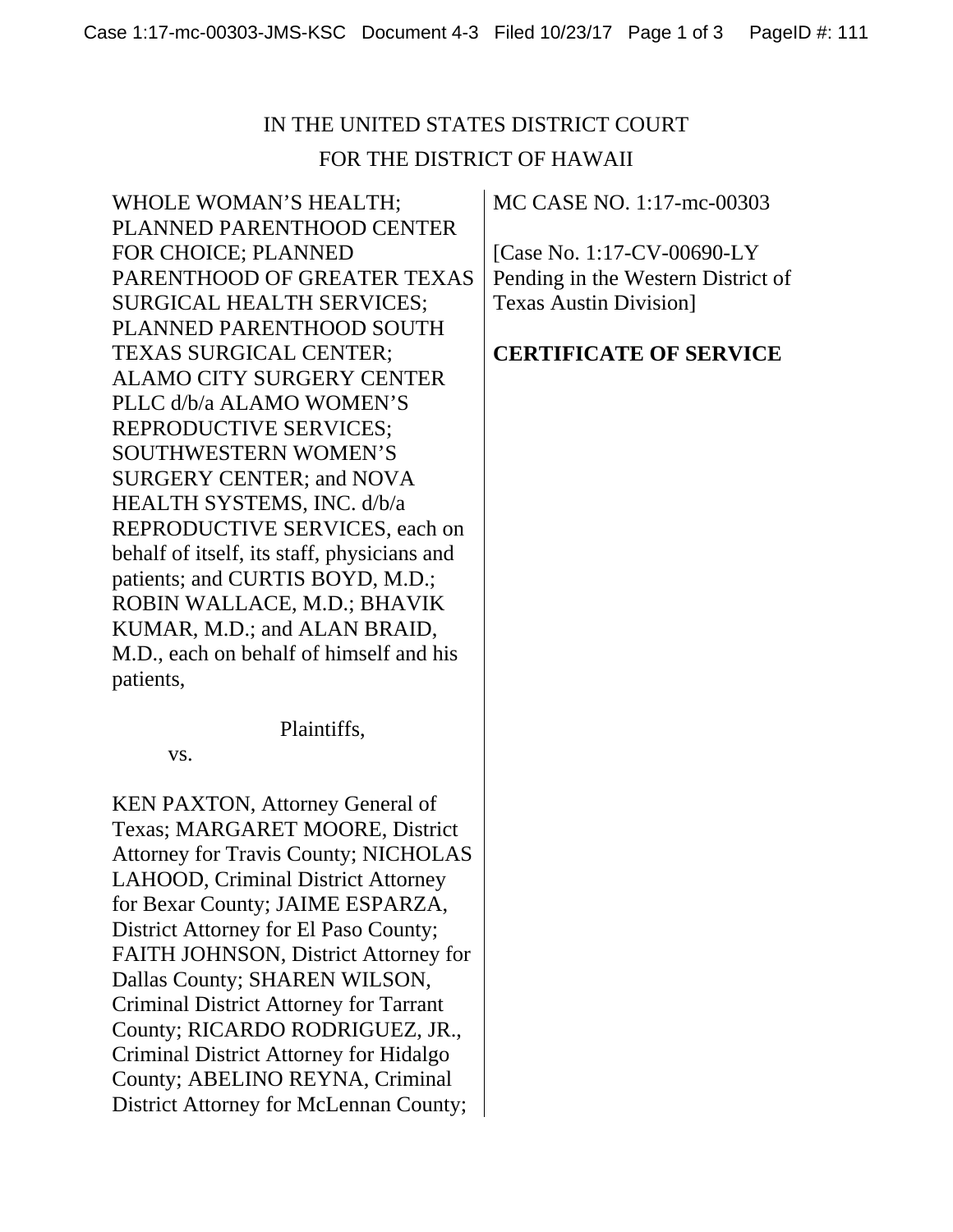and KIM OGG, Criminal District Attorney for Harris County, each in their official capacities, as well as their employees, agents, and successors,

Defendants.

## **CERTIFICATE OF SERVICE**

The undersigned hereby certifies that on the date set forth below

service of a copy of the foregoing document was made upon the parties below via

U.S. PRIORITY MAIL EXPRESS, postage prepaid, addressed as follows:

ANDREW B. STEPHENS Assistant Attorney General Office of the Attorney General 300 West 15<sup>th</sup> Street  $11^{th}$  Floor P.O. Box 12548 Austin, TX 78711-2548 (512) 463-2121 (phone) (512) 320-0667 (fax)

CHRISTOPHER D. HILTON 300 West  $15<sup>th</sup>$  Street P.O. Box 12548 Austin, TX 78711-2548 (512) 463-2120 (phone) (512) 320-0667 (fax)

PATRICK J. O'CONNELL Law Offices of Patrick J. O'Connell PLLC 2525 Wallingwood R., Bldg. 14 Austin, TX 78746 (512) 222-0444 pat@pjofca.com

JANET CREPPS MOLLY DUANE Center for Reproductive Rights 199 Water St., 22<sup>nd</sup> Floor New York, NY 10038 (864) 962-8519 (917) 637-3631 jcrepps@reprorights.org mduane@reprorights.org